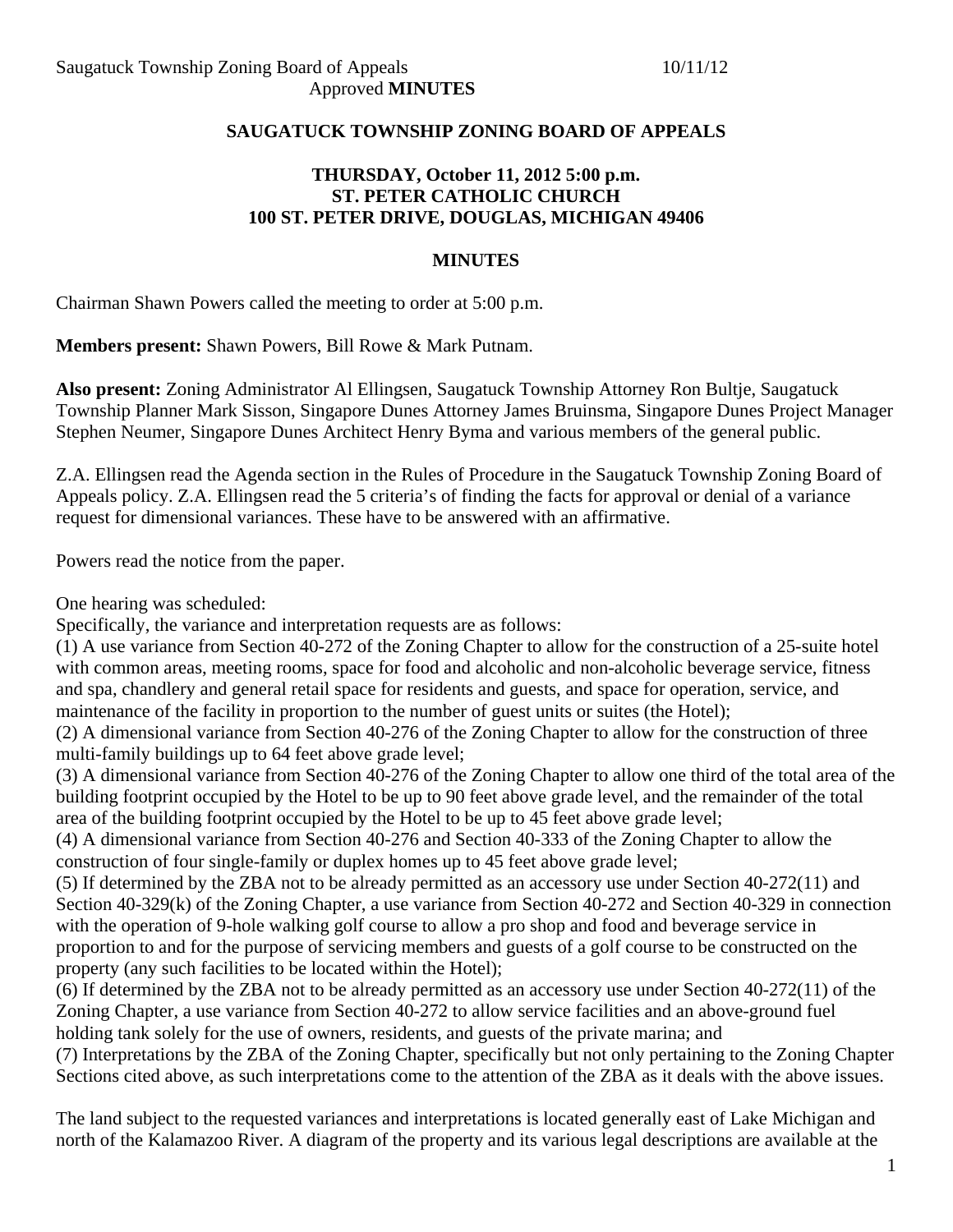Township Hall, 3461 Blue Star Memorial Highway, Saugatuck, Michigan 49453 (telephone: 269-857-7721). The property includes the following parcel tax identification numbers:

## **TAX IDENTIFICATION TAX IDENTIFICATION**

| #03-20-004-007-00 | #03-20-003-051-10 |
|-------------------|-------------------|
| #03-20-004-006-00 | #03-20-003-051-20 |
| #03-20-004-002-00 | #03-20-003-050-00 |
| #03-20-004-001-00 | #03-20-003-050-60 |
| #03-20-003-054-00 | #03-20-003-049-00 |
| #03-20-004-005-00 | #03-20-003-049-10 |
| #03-20-004-003-20 | #03-20-003-048-00 |
| #03-20-003-050-50 | #03-20-003-045-10 |
| #03-20-003-052-00 | #03-20-003-047-00 |
| #03-20-003-051-00 | #03-20-003-049-20 |
|                   |                   |

Written comments will be received at the Township Hall on any day of the week except Saturdays, Sundays and holidays, between the hours of 8:00 a.m. and 12:00 noon and 1:00 p.m. and 4:00 p.m. Disabled persons requiring auxiliary aids or services should so notify the Township by contacting the Township Clerk at the Township Hall at least seven days before the public hearing.

Singapore Dunes Attorney, Jim Bruinsma explained why Singapore Dunes was at the Zoning Board of Appeals. He stated they were required to file the application within 90 days from the date of settlement agreement. Singapore Dunes brought the design concept they had presented earlier this year. Bruinsma stated he believed the township saw an opportunity to preserve the land and to concentrate on the footprint of the land that was previously reserved and to get rid of the use variance that had already been on the land (Industrial and Commercial Use). Also to open the private land to be viable for some public use. Bruinsma stated there is no other way to achieve a mixed use design as proposed except through a variance process.

Attorney Bruisma stated that it was suggested that the land owner rezone to Commercial. Bruisma explained that Commercial Use would not allow water front usage and if they rezoned and opened up the entire parcel to Commercial Use that would not make sense if you're only looking to construct a hotel in one particular spot. The land owner does not want to rezone the 50 acre parcel to Commercial. Rezoning the parcel would not accomplish what the land owner wants to do.

Attorney Bruisma stated that it's been brought to their attention that they want special treatment from the ZBA. Bruisma brought up the history that the ZBA has granted variances in that area such as Pine Trail Camp, Ox-Bow, Ken Dension and Frank Denison and also the Dune Schooner that is adjacent to Singapore Dunes that operates as a non-conforming use.

Attorney Bruisma read the Michigan Enabling Act; Sec. 604. (7) If there are practical difficulties for nonuse variances as provided in subsection (8) or unnecessary hardship for use variances as provided in subsection (9) in the way of carrying out the strict letter of the zoning ordinance, the zoning board of appeals may grant a variance in accordance with this section, so that the spirit of the zoning ordinance is observed, public safety secured, and substantial justice done. Which the township has adopted a series of questions that they use to make the analysis to answer if there are practical difficulties or unnecessary hardships.

Attorney Bruisma talked about if the land can be reasonable used as zoned. Singapore Dunes submitted an application to the Planning Commission for a site condominium. The economic factor is that Singapore Dunes has a valuable asset for private use and how they can transform it for public use.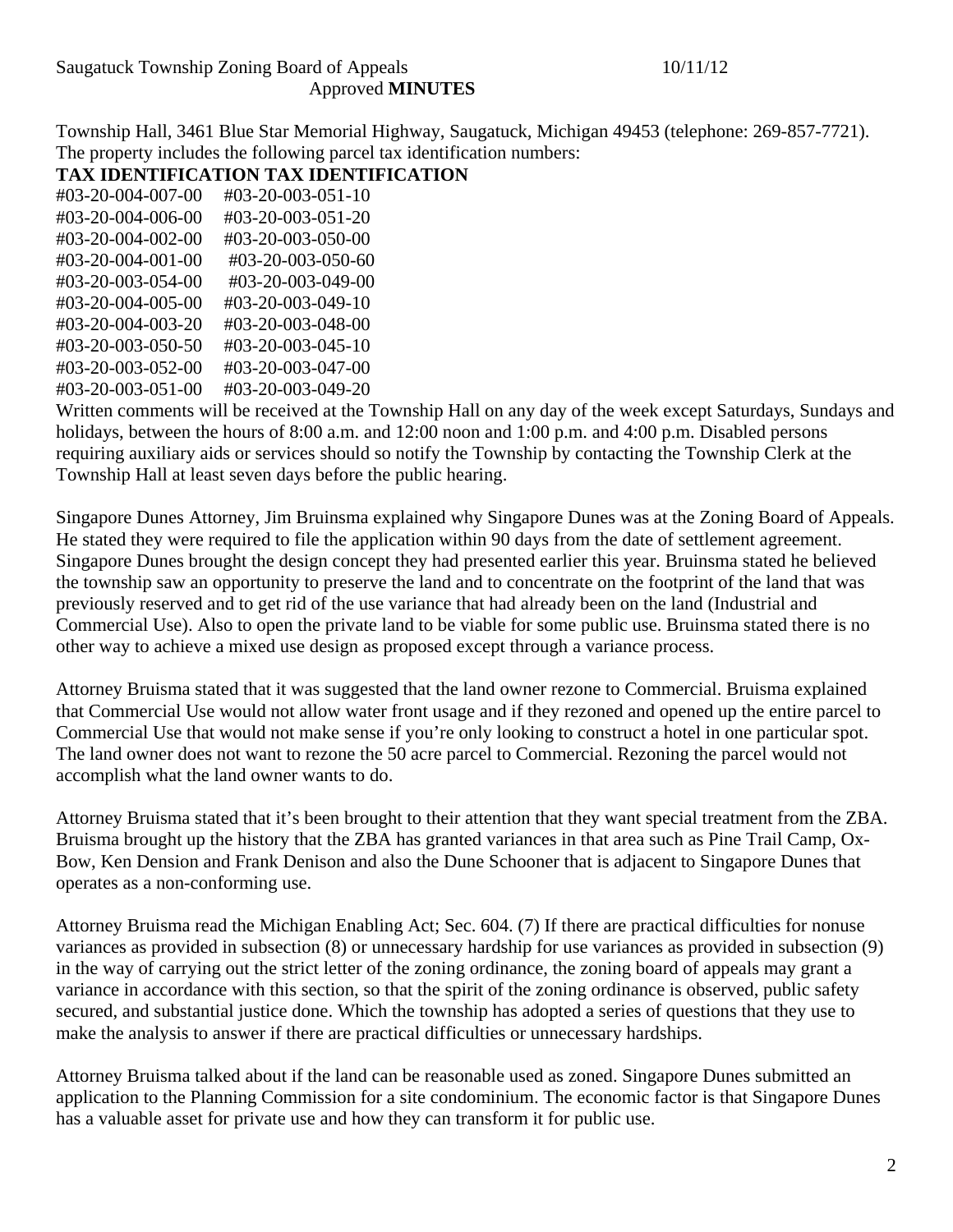Land Planner, Henry Byma from Smith Group JJR, showed the audience a power point presentation regarding the project that has been submitted to the ZBA. He pointed out in all directions on how the parcel would be developed. Byma showed topography of the parcel being developed. Byma than went over the variances being brought to the ZBA:

Two of the Condominium buildings would be 16 units each and the third would be a 24 unit building which would all need a dimensional variance. The buildings would be 64 feet above grade level. A total of 56 units. These buildings would extend 29' beyond the permitted maximum. The three condominiums would have 4 floors plus a parking level.

Planner Byma pointed out the construction of four single family or duplex homes up to 45 feet above grade level which would also need a dimensional variance. These homes would extend the height by 10' above the permitted maximum. These homes would sit behind the dunes of the Lake Michigan shoreline. Their intention is to keep the vegetation along the slopes of the dunes.

A use variance would be needed for the 25 Suite Condominium Hotel. The construction of the Hotel would include a restaurant/bar area, which would be open to the public. One-third of the total area of the Hotel would be up to 90 feet above grade level, which would be the middle part of the hotel and where also an observation tower would be constructed. The remainder of the total area of the hotel would be 45 feet above grade level which would need a dimensional variance. This hotel would extend 55' beyond permitted maximum and would have 7 floors.

The development is approximately 310 acres. The Board asked Byma to explain the 80% open space and also what the comparison is between the two plans when it comes to open space. Byma responded it would be approximately 42% open space for the plans being submitted to the Planning Commission. Byma stated that calculations would be different if the parcels are different acre lots and what would be owned by the association. Bruinsma stated the Zoning Ordinance has different open space requirements. Bruinsma stated he would get those figures and report back with them. Putnam asked if the golf course was considered open space and Byma said it is.

Chairperson Powers requested that Singapore Dunes bring back a calculation for the open space for both plans that were submitted to the ZBA and the Planning Commission.

Bruinsma stated that Singapore Dunes is only at the ZBA for a height & use variance and that they would have to go in front of the Planning Commission for the multi-use. Golf course and the single family homes all need special use which would go in front of the Planning Commission.

Chairperson Powers asked Bruinsma to walk through the steps for what entails with this project. Bruinsma stated the variances are the first step which that is being discussed tonight. Then they would go in front of the Planning Commission regarding the marina, golf course and the homes. This would be a combination of a Special Approval Use, Planned Unit Development or a Site Condominium. Singapore Dunes would have to get a permit from the Michigan Department of Environmental Quality for the critical dunes and for creating roads and also the work regarding the marina. Singapore Dunes would have to get permission from The Army Corps of Engineers for work along the river and any work relating to the marina. Also the Allegan County Drain Commission & Health Dept. regarding sewer and water.

Chairperson Powers called the meeting to public comment.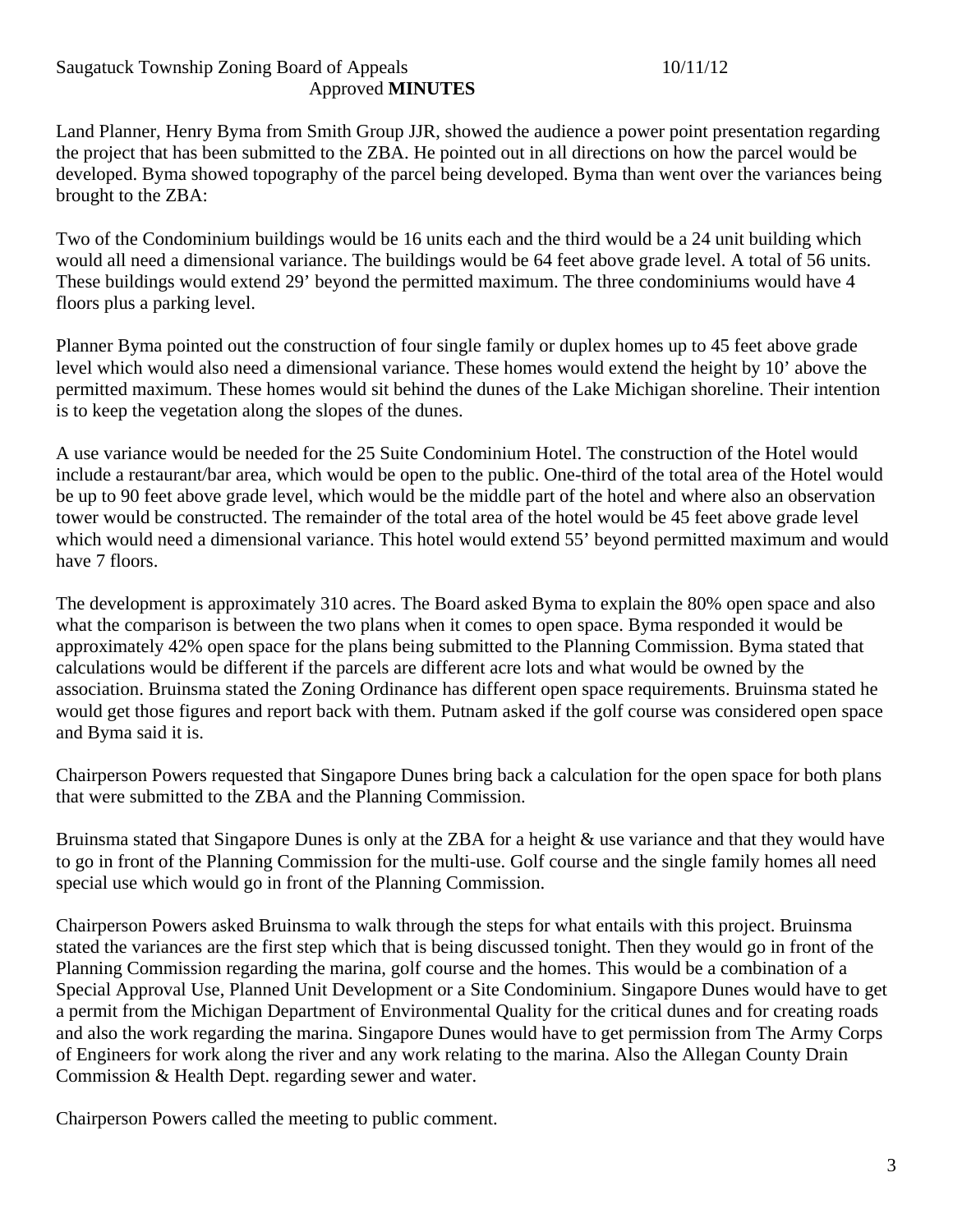### **Public Comment:**

RJ Peterson, 116 Riverside Dr. Saugatuck township, is in favor of the variances. Believes that the marina would generate revenue to maintain the depth of the harbor. And also in rebuilding the breakwater in part of the channel. Peterson stated the public viewing area of the hotel would be the only handicap assessable place you could go and over look to Lake Michigan and the critical dunes area.

James Schmiechen, 325 Water St. Douglas, read and submitted a letter to the board. Schmiechen stated that a letter was sent to the Director of the Midwest Office of the National Trust for Historic Preservation from Stephen Neumer. Schmiechen said Neumer's letter stated that Singapore Dunes property was "environmentally sensitive and historically reverent". Which Schmiechen felt it was either a joke on the community history or an intended insult. Schmiechen is concerned about the use and height variances. He recommends the best use for this parcel is to have no development and to establish it as historic zone.

Norman & Connie Deam, Saugatuck Lighthouse property & co-owner at 3463 Park St., Saugatuck township, James Schmiechen read and submitted Deam's letter to the board. Deam is asking the ZBA to deny all the variances, he feels it will have a harmful effect on the use and enjoyment of their home. He feels that Singapore Dunes does not meet the requirement for the variances.

David Swan, 345 Griffith, Saugatuck, read and submitted his letter and other study materials. Swan feels that the hotel with the restaurant and bar would disrupt the balance of the Tri-Community lakefront. Swan stated that it would be an inappropriate development on the lakeshore. He is requesting that the board denies the variance requests and uphold the good public policy. Mr. Swan submitted several lengthy studies regarding the dune area, flora and fauna.

John Helmrich, 3522 64<sup>th</sup> St. Saugatuck township, asked how many homes would be built. Bruinsma answered 32 single family dwellings would be built, plus the one existing single family dwelling, for a total of 33.

Scott Howard, Olson Bzdok & Howard, Traverse City, MI., Attorney representing the Saugatuck Dunes Coastal Alliance, submitted a letter to the board, he is requesting that the ZBA deny the variances. He stated that the Singapore Dunes is asking for a rezoning rather than a variance and that the requested variances fail to meet the standard in the Township's Ordinance and Michigan law.

Laurence Stern, 345 Griffith, Douglas, owns land in Saugatuck township, Stated that there is a reasonable alternative use.

Shawn Seymore, LSL Planning Inc., Grand Rapids, MI., representing the Saugatuck Dunes Coastal Alliance. Submitted a letter and states that Singapore Dunes cannot meet any of the standards that supports the "unnecessary hardship "test.

Amanda Reintjes, Michigan Historic Preservation Network, Lansing, MI., submitted a letter and stated that the ZBA should deny the variances because it would alter the historic character and authenticity of the area.

Steve McKown, 2845 Lake Breeze Dr., Saugatuck township, Attorney McKown submitted a letter and recommended that the ZBA deny the variances because the applicant has conceded that the property can reasonably be used for purposes permitted in the applicable zoning districts.

Joe Milauckas, 2887 Lake Shore Dr., Saugatuck township, requested that the ZBA release all correspondence that came from the township attorney, Ron Bultje regarding this project.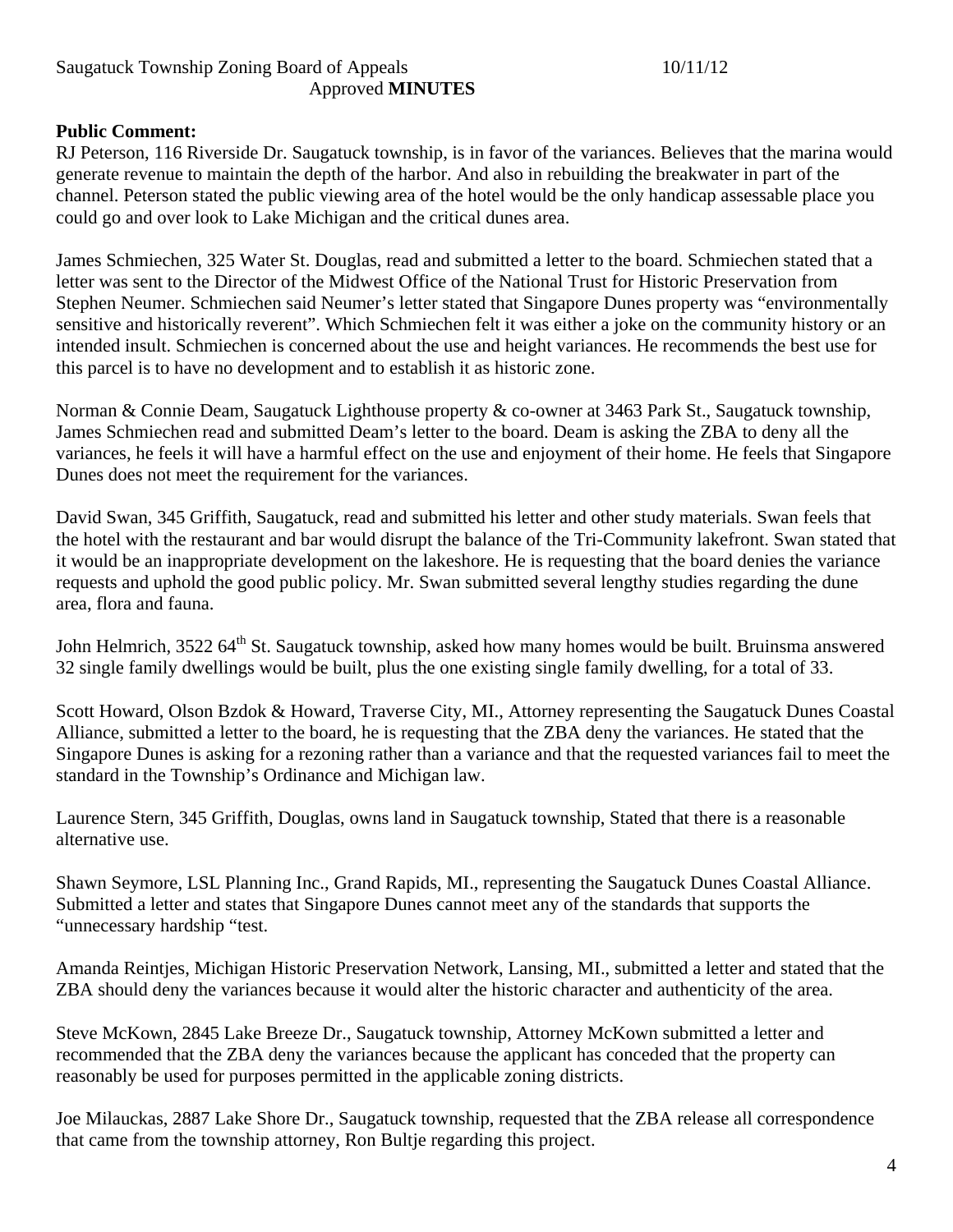Marcia Perry, 6248 Blue Star Hwy, Laketown township, submitted a letter and questioned the presentation and thought it was misleading.

Dr. Michael Condron & Patricia Denner, 3455 Clearbrook Dr. Saugatuck township, submitted a letter asking the ZBA to treat this request for variances in the same manner as you would a similar request submitted by any other property owner.

Jane Underwood, representing Kay Smalley, 3423.5 Park St., Saugtuck township, read letter stating that she opposes the variances and said that it would increase boat traffic, light & noise pollution.

Lesa Werme, 671 Spear St., Saugatuck, opposes the development.

James Cook, 3507 64<sup>th</sup> St., Saugatuck township, opposes the development.

Cynthia McKean, 3498 Riverside Dr., Saugatuck township, read her letter which she states that she has 16 years of planning and zoning experience. She mentioned that the applicant's proposal before the Planning Commission complies with the existing zoning ordinance and that there is no need to go before the ZBA.

Larry Dickie, 6108 Old Allegan Rd., Saugatuck township, submitted a letter to the board in representing the Kalamazoo River Protection Association. They believe that the applicant has not demonstrated that a hardship exists that was not self-created. And that Singapore Dunes has indicated that other viable plans for the property exist.

Keith Charak, 938 Center St., Douglas, owner of Sherwood Forest Bed & Breakfast, submitted letter from other lodging establishments. They urge the ZBA to reject the use and dimensional variances; they believe it does not need variances to use its property.

Suzanne Dixon, 797 Center St., Douglas, submitted a letter that the development would have a serious impact on water quality and the natural shoreline features.

Karen Holt, Ada township, is dedicated to animal welfare and opposes the variances.

Rachael Hood, Grand Rapids, West Michigan Environmental Action Council, non-profit organization working to protect and enhance West Michigan's natural and human environments by translating the concerns of people into positive action. She previously submitted a letter opposed to the application.

Other letters that were submitted:

Peter G Murphy, Professor Emeritus, M.S.U. Distinguished Faculty, believes the proposed development is inconsistent with the public interest and the natural ecosystems.

Mary Schmidt, 6673 Sunset Concourse, Laketown township, concerned about the equestrian center being close to the beaches and public parks.

George Brown, 6513 Goshorn Way, Saugatuck township, is in support for the plan requested by Saugatuck Dunes but is concerned about the intersection at Blue Star Hwy,  $65^{th}$  St. and  $135^{th}$  Ave.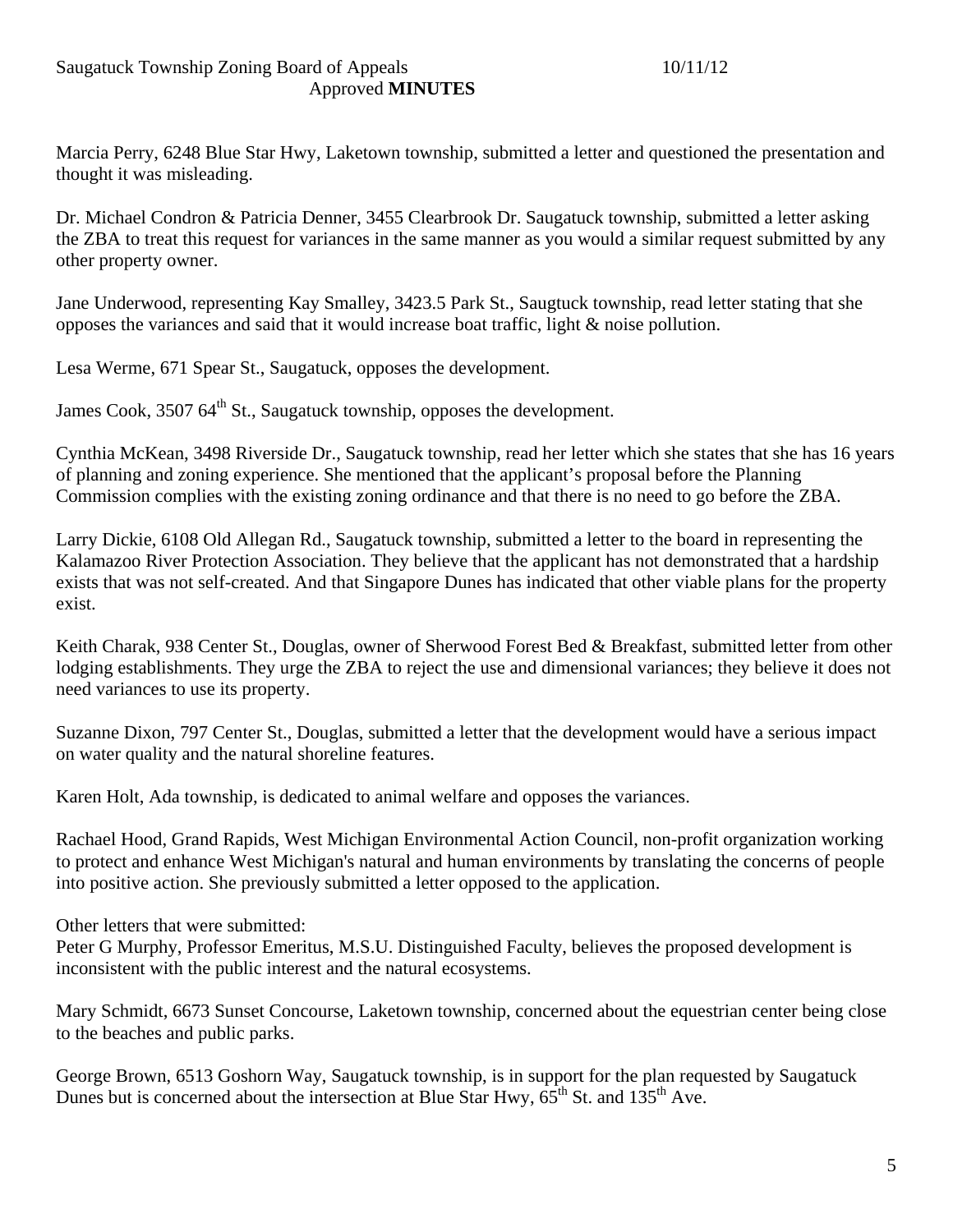Christine O'Brien, Allen Family Trust, 66<sup>th</sup> St. vacant Saugatuck township, supports the approval of the variances requested by Singapore Dunes.

Saugatuck City Council, Saugatuck, request the ZBA to deny the variances that would allow commercial activity on the property that is not compatible with neighboring properties, Township Zoning Code and the Tri-Community Master Plan.

Sheldon Wettack, President of the Douglas Lakeshore Association, Concerns on the variances. Wants the proposed variances be separated and each given a public hearing.

Charles Glane, 3412 Maple Gate Dr. Saugatuck township, concerned citizen.

Byran R. Walters, Varnum Attorney at Law, Clients of Paul McEnroe, Roy & Carol Mcilwaine, Frances Voris Meyers, Diane Bily, Katherine Wallace, concerned citizens regarding the use and dimensional variances.

Mary Ann Glane, 3412 Maple Gate Dr. Saugatuck township, concerned citizen regarding the zoning.

John F. Will, Wyoming, MI., Former President, Natural Areas Conservancy of West MI., concerned on the ecosystem.

Bill Bleeker, Agrees on development but not this plan.

Bill & Margaret Harrison, 6820 Dale Ct., Saugatuck township, recommends that Singapore Dunes be required to go through the same steps as other public zoning processes in order to give the community an opportunity to thoroughly discuss and review the full plan.

Mark Luttenton, Coopersville, MI., sent in a report on assessment of Impacts to Wetlands, Uplands, and the Kalamazoo River Associated with a Proposed Development Site: Singapore Dunes, Allegan County Michigan, Oct. 3, 12.

Multiple people submitted a letter which was a template opposing the variances requested by Singapore Dunes. Carolyn Heines,1428 Byron SE., Grand Rapids, MI 499506, Marjorie Yost, 335 Lyon St. NE, Grand Rapids, MI 49503, Rhonda Lubberts, 3510 Reeds Lake Blvd SE, Grand Rapids, MI 49506, Rebecca Karsten, 8597 Eldora Dr., Bryon Center, MI 49315, Judy Levick, 6463 Channing Ct. SE, Ada, MI 49301, Karis Roper, 3201 Burton SE, Grand Rapids, MI 49546, Rev. William Lyons, 325 Lenora Ave., NW, Grand Rapids, MI 49504, Lauren Verstraete, 1211 Griggs SE, Grand Rapids, MI 49507, Norma Blanchard, 80 John Ball PK Dr. NW, Grand Rapids, MI 49504, Sarah Reding, 1811 W. C. Ave. Kalamazoo, MI 49009, Peter Spring, 36 Benjamin SE, Grand Rapids, MI 49506, Jennie Stephenson, 10789 Thornberry Way, Zeeland, MI 49464, Ivy Moser, PO Box 8524, Holland, MI 49422, Ken Schmidt, 39 Union SE, Grand Rapids, MI 49503, Amy Strand, 651 Gladstone Dr. SE, Grand Rapids, MI 49506, Georgia Richards, 3090 Woodbridge Dr. SE Apt. 201, Kentwood, MI 49512, Linda Prostko, PO Box 54, Caledonia, MI 49316, Carol Parsaca, 2426 Longmeadow St. NW, Grand Rapids, MI 49504,

Attorney Bruinsma asked the board if he could have time to look at the new material that was presented tonight. He did state that their materials have been made to the public for 45 days on their website and also the township's website. He also stated that the township board agreed in the settlement agreement that Singapore Dunes would go in front of the ZBA first. He also wanted to say that various speakers mentioned that Singapore Dunes did not go through all the questions on the application. Bruinsma stated that he didn't attend to orally go